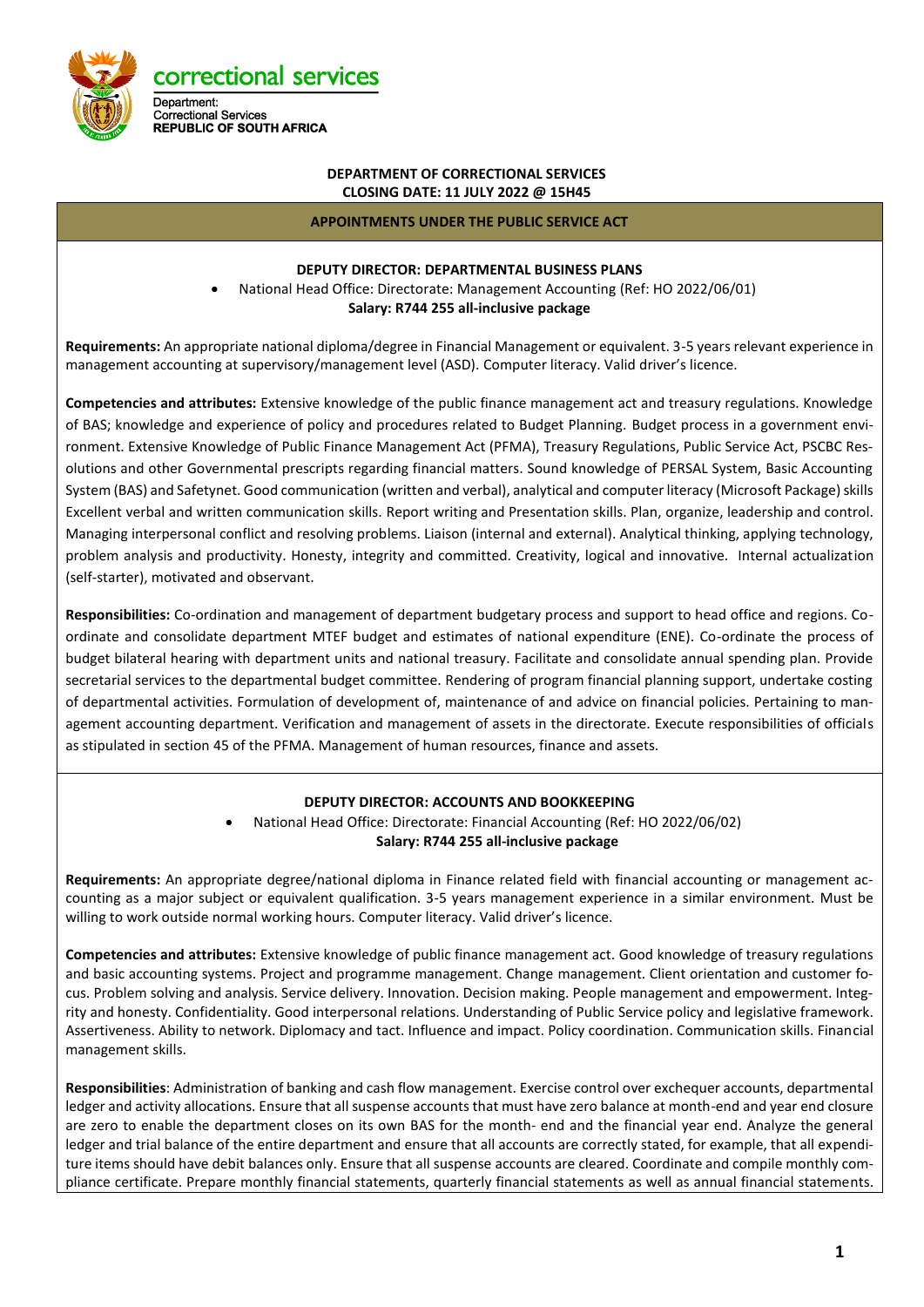Manage Safety Web. Ensure that all officials under DD: Accounts and Bookkeeping responsibility receive necessary training. Monitor and supervise staff. Management of human resources, finance and assets.

#### **DEPUTY DIRECTOR: FUNDS AND SCHEMES**

## • National Head Office: Directorate: Facilities Funds Management (Ref: HO 2022/06/03) **Salary: R744 255 all-inclusive package**

**Requirements:** Recognized degree or national diploma in Public Management or equivalent qualification. 3-5 years' management experience in a comparable finance and social clubs environment. Computer literacy. Valid driver's licence.

**Competencies and attributes:** Financial management. Problem solving and decision making. Facilitation skills. Plan, organise, lead and control. Change management. Team leadership. Project management. Presentation skills. Conflict management. Report writing. Training and development. Time management. Confidentiality. Coaching and mentoring. Understanding public service policy and legislative framework. Services delivery and client orientation. Integrity and honesty. Assertiveness. Ability to network. Influence and impact.

**Responsibilities**: Manage facilities Funds and Schemes and ensure that funds and schemes are annually audited. Manage, Develop and review facilities funds schemes clubs and Messes policies, procedures, processes and guidelines and monitor the implementation thereof. Manage and monitor the administering of sport fund portfolio as well as Widows and Orphans fund portfolios in terms of applicable policies, processes and guidelines. Manage and Monitor the operations of Karridene Resort in line with the agreement between DCS Facilities Fund and Protea Hotel Group (Marriot International). Manage the administering of Clubs and Messes operations. Management of human resources, finance and assets.

#### **ASSISTANT DIRECTOR: SECRETARIAT TENDER COMMITTEE**

• National Head Office: Directorate: Procurement (Ref: HO 2022/06/04) **Salary: R382 245 per annum**

**Requirements:** Relevant bachelor's degree or national diploma in Supply Chain Management/Purchasing Management/Procurement/Logistics or equivalent qualifications. 3-5 years' relevant experience. Computer literate. Valid driver's licence.

**Competencies and attributes:** Strategic capability. Project management. Financial management. Knowledge of BBBEE. Knowledge of procedures and circulars related to Bid adjudication. Knowledge of supply chain management policy. Knowledge of supply chain management user manual in respect of procurement. Change management, integrity and honesty. Knowledge management, service delivery innovation and creativity. Problem solving and analysis. People management and empowerment. Client orientation and customer care. Communication, diversity management, conflict resolution, listening and time management skills. Good work ethics, interpersonal relations, confidentiality, openness and transparency. Ability to influence and create impact. Tact and diplomacy. Decision making and willingness to travel.

**Responsibilities:** Monitor the implementation of BBBEE and communicate with bidders on bid related results. Coordinate the training of Senior Provisioning Administration Officers and development of training manuals. Coordinate the sitting and preparation for Bid committee meetings. Ensure the effective implementation of procedures and guidelines with regards to Bid committee. Management of resources.

### **ASSISTANT DIRECTOR: LOGISTICAL LOSS CONTROL**

• National Head Office: Directorate: Logistics (Ref: HO 2022/06/05) **Salary: R382 245 per annum**

**Requirements:** National diploma or degree in Supply Chain Management/ Purchasing Management/ Procurement or equivalent qualification. 3-5 years' experience gained at supervisory level. Computer literate. Valid driver's licence.

**Competencies and attributes:** Labour legislation committed, ethical, initiative. Supply chain manuals- procurement, PASM chapter 12,14,15. PFMA chapter 5. PASM chapter 15, \BAS manual, GRAP. White paper on corrections (applicable sections). DSC strategic plan (applicable sections). Managing interpersonal conflict and resolving problems. Ability to access and utilize information. Project management. Analytical thinking, liaison, monitoring and advisory skills.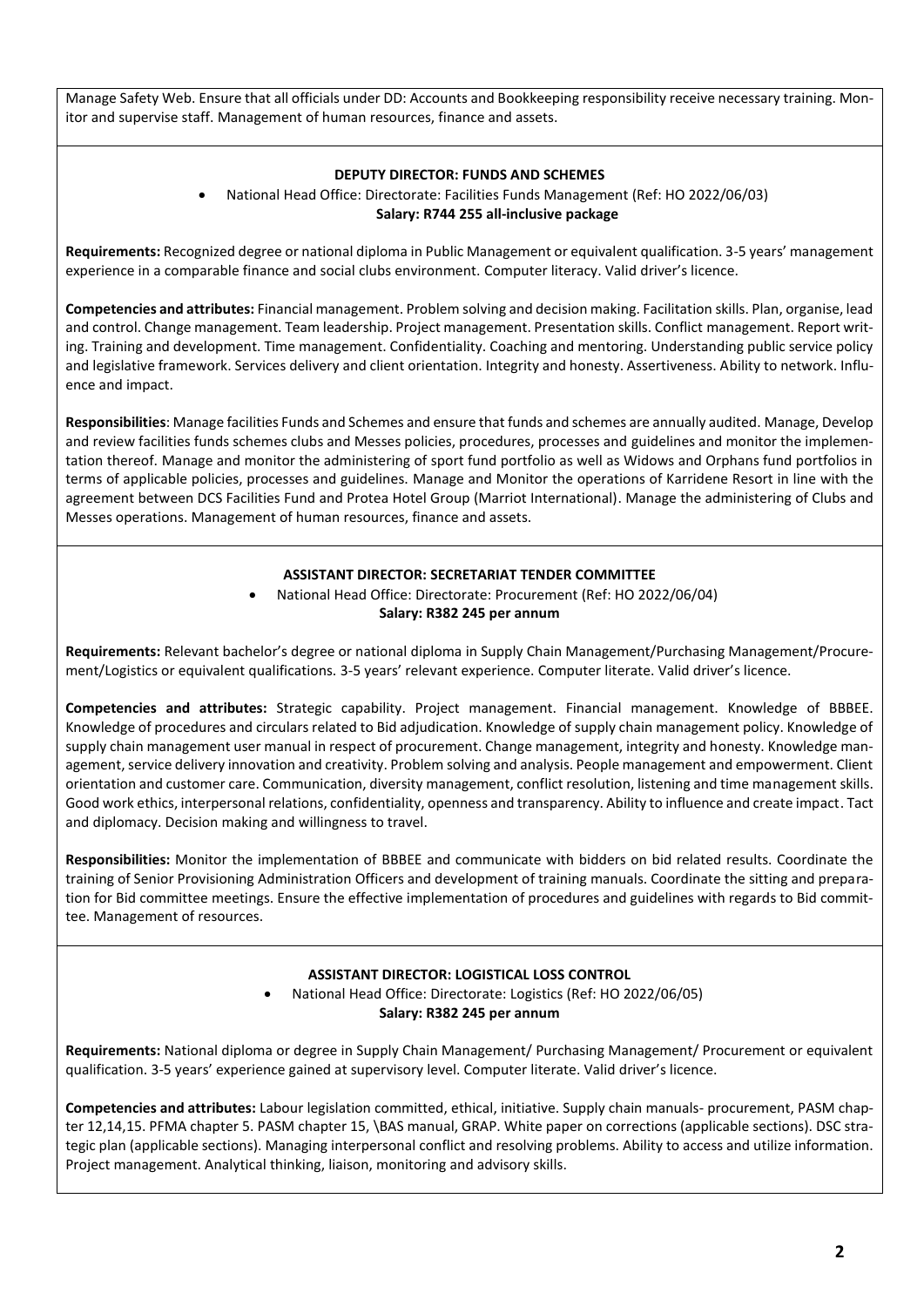**Responsibilities:** Manage or control proactive steps to prevent losses. Manage or control of firearms report. Manage or control the implementing of announced delegated powers. Manage/ control decisions which were taken on logistical work sessions. Support the formulation and development of supply management system. Assist with the formulation of development of maintenance of and advice on policy and procedures with loss control management, and research of best technology. Monitor and evaluate loss control evaluation of assets taking reports. Control and administering the announcement of delegated powers. Provide needs-based information and support to management. Assist and provide logistical information and advice to the Director: Logistics. Assist with alignment of departmental policies. Assist managers on the handling of losses. Handling of monitoring visits. Responsible for the submission of the reports pertaining to losses to the Director: Logistics. Management of resources.

### **ASSISTANT DIRECTOR: FINANCIAL MANAGEMENT SUPPORT**

• National Head Office: Directorate: Procurement (Ref: HO 2022/06/06) **Salary: R382 245 per annum**

**Requirements:** National diploma or degree in Supply Chain Management/ Purchasing Management/ Procurement/Cost Accounting/ Financial Management/ Accounting or equivalent qualification. 3-5 years' experience gained at supervisory level. Computer literate. Valid driver's licence.

**Competencies and attributes:** Knowledge of BAS. Financial management skills. Time management. Telephone etiquette. Problem solving. Numeracy. Organizing. Communication skills. Decision making. Financial management skills. Interpersonal skills.

**Responsibilities:** Management of budget for the procurement processes. Management of the multi year estimations. Manage order placement with suppliers. Manage financial meetings. Manage the prompt. Manage and control financial documents. Settlement of accounts. Management of resources.

## **ASSISTANT DIRECTOR: BUDGET CONTROL: HEAD OFFICE AND COLLEGES**

• National Head Office: Directorate: Financial Accounting (Ref: HO 2022/06/07) **Salary: R382 245 per annum**

**Requirements:** Degree or national diploma in Finance or relevant qualification plus at least 3-5 years' experience as a supervisor level. Computer literate. Valid driver's licence.

**Competencies and attributes:** Financial training skills. Strategic planning skills. Monitoring and evaluation skills. Data analysis skills. Communication skills. Quality assurance skills. Facilitation skills. Problem solving skills. Knowledge of Public Financial Management Act (PFMA). Treasury Regulations. Knowledge of White Paper on Corrections Managerial skills. Ability to prioritise and manage multiple tasks. Innovative and creative. knowledge and experience in monitoring and evaluation systems. Understanding of Public Service policy and legislative framework. Understanding of broader Public Service transformation processes. Good interpersonal relations. Ability to network. Integrity and honesty. Service delivery and client orientation. Ability to make and implement decision.

**Responsibilities:** Manage arrangements. Assist with regards to financial planning and management. Serve as a financial agent between CFO, Directorates at Head Office and the Colleges. Giving financial advice to our clients, management and other officials. Control the budget. Control over suspense account (ledger accounts). Revenue and budget management. Examine the department's operations to identify sources or potential sources of revenue. Regular evaluation of the effectiveness of sources of revenue; timeous collection of revenue. Ensure that sound systems and procedures for Budget management and control are in place. Manage the responsibilities of Section 45 of the PFM Act. Ensure that the system of financial management and internal control established for Correctional Services is carried out within the area of responsibility of that official. Effective, efficient, economical and transparent use of financial and other resources within that official's area of responsibility. Accounting and reporting requirements. Design, implement and maintain accounting systems to ensure complete, valid, accurate and timeous financial/non-financial information. Maintenance of appropriate and consistent financial/non-financial reports that satisfy the needs of the users of financial/non-financial information. Guidance on regular performance reporting to management. Management of resources.

### **ASSISTANT DIRECTOR: PERSONNEL COMPENSATION**

• National Head Office: Directorate: Financial Accounting (Ref: HO 2022/06/08)

**Salary: R382 245 per annum**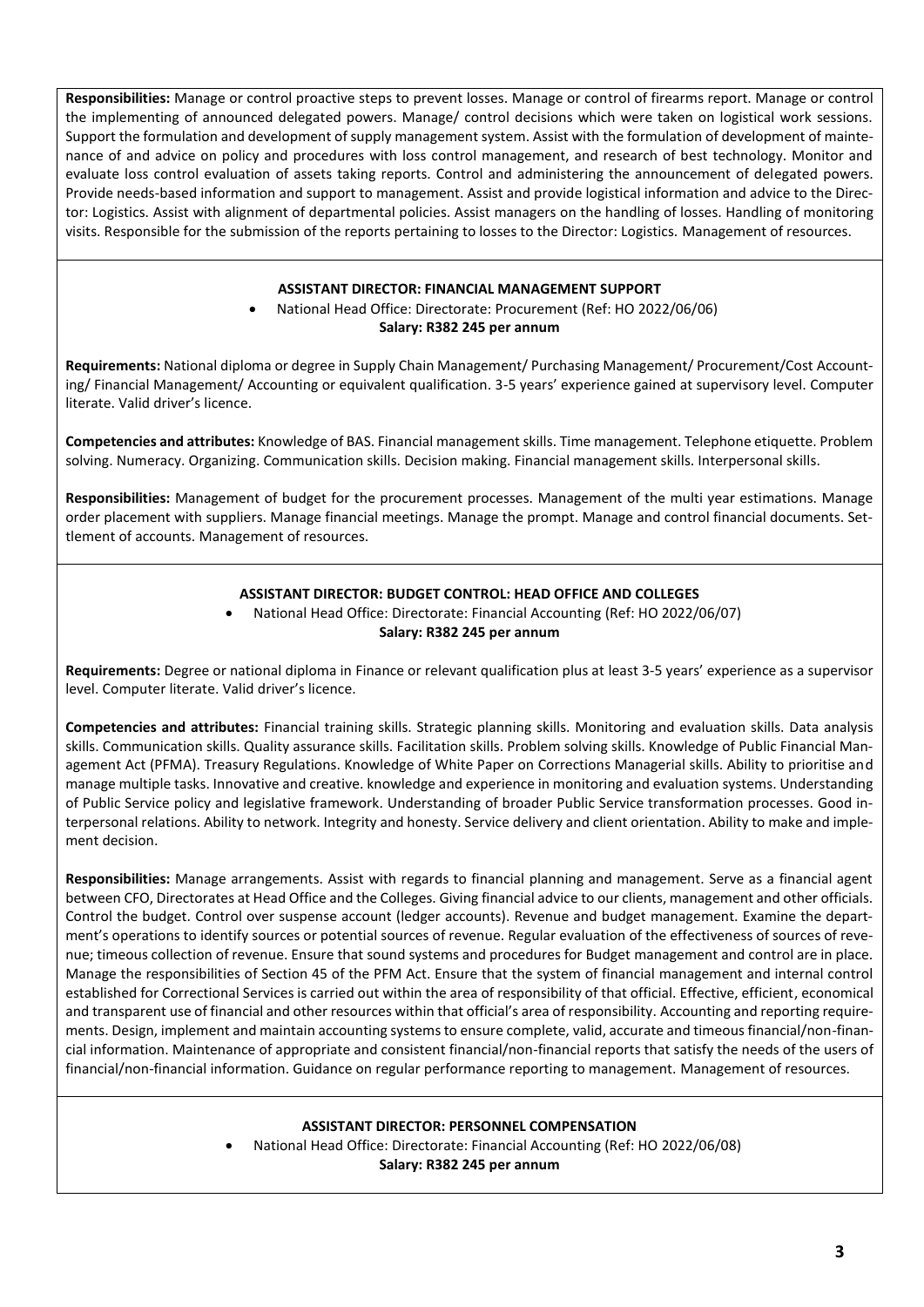**Requirements:** Relevant three (3) year degree or national diploma in finance related field with Financial Accounting/Taxation as a major subject. 3-5 years relevant finance and tax experience in a supervisory level. Computer literate. Valid driver's licence.

**Competencies and attributes:** Financial management. Project management. Change management. Understanding of Public Service policy and legislative framework. Good knowledge of Public Finance Management Act, Treasury Regulations, PERSAL and BAS. Communication skills. Client orientation and customer focus. Problem solving and analysis. Service delivery innovation. Decision making. People management and empowerment. Integrity and honesty. Confidentiality. Good interpersonal relations, Assertiveness, ability to network, and ability to work independently as well as in a team.

**Responsibilities:** Monitoring and controlling of Service Termination cases on PERSAL and managing employees Deduction Pay Over to relevant institutions. Manage clearance of Suspense Accounts that falls under Sub-Directorate Accounting. Management of Payroll, Garnishee Order, PERSAL Exception and ensure the timeous reconciliation of all Deduction Ledger Accounts. Management of employees' tax. Management of Sundry Salary related payments. Management of resources.

#### **ASSISTANT DIRECTOR: FINANCIAL MANAGEMENT ADMINISTRATION**

#### • National Head Office: Directorate: Management Accounting (Ref: HO 2022/06/09) **Salary: R382 245 per annum**

**Requirements:** Relevant three (3) year degree or national diploma in a financial management related field with cost and management accounting as a major subject. 3-5 years relevant experience in budgeting or similar environment as a senior state accountant. Computer literate. Valid driver's licence.

**Competencies and attributes:** Problem solving and decision making. Sound knowledge of government transversal systems including BAS and the budgeting process. Service delivery and client orientation, integrity and honesty. Assertiveness, influence and impact and ability to network. Strong leadership qualities. Excellent verbal and written communication skills.

**Responsibilities:** Advice and assist managers with costing of short, medium and long-term plans. Manage and advice on the reprioritization of funds to ensure that they are directed and utilized to the best achievement of the departmental objectives. Manage and consolidate of budget inputs from regions. Evaluate and interrogate inputs from regions for the medium-term expenditure framework (MTEF) budget and estimates of national expenditure (ENE). Ensure that the department complies with the PFMA, treasury regulations and treasury guidelines for the compilation and submission of the medium-term expenditure frame work (MTEF) budget and the estimates of national expenditure (ENE). Manage the alignment budget with the operational and strategic plans. Manage the breakdown per month of anticipate revenue and expenditure for that financial year. Develop, implement and maintain budget planning policies and procedures. Manage reporting of relevant and critical financial management information to senior and external stakeholders. Execute responsibilities of officials in section 45 of the PFMA. Management of resources.

### **ASSISTANT DIRECTOR: AGRICULTURE OPERATIONS**

• National Head Office: Directorate: Production Workshops and Agriculture (Ref: HO 2022/06/10) **Salary: R382 245 per annum**

**Requirements:** Recognised three (3) year degree/national diploma in Agriculture Plant or Animal Production. 3-5 years supervisory experience in the field of Agriculture Plant or Animal Production. Computer literate. Valid driver's licence.

**Competencies and attributes:** Understanding of Public Service Policy and Legislative Framework. Knowledge of Supply Chain Management legislation and related prescripts. Sound knowledge of project management, financial management, agricultural operations and production processes. Good writing and communication skills. Ability to work under pressure in a professional and friendly manner. Analytical skills. Report writing. Client orientation and customer focus. Problem solving and analysis. Service delivery innovation. Decision making. People management and empowerment. Integrity and honesty. Confidentiality. Good interpersonal relations.

**Responsibilities:** Provide agricultural technical/advisory services at operational level. Provide support in policy design and development. Provide support on the compilation and execution of the Operational Plan. Oversee agricultural operations and monitor production performance against the targets nationally. Optimize the use of agricultural resources for enhancement of self-sufficiency and offender development. Conduct monitoring and evaluation of farms. Deliver organizational and scientific support service to the Sub-Directorate Agriculture. Manage human resources, finances and assets. Provide support on development and training of agricultural personnel. Ensure stakeholder relations is maintained. Management of resources.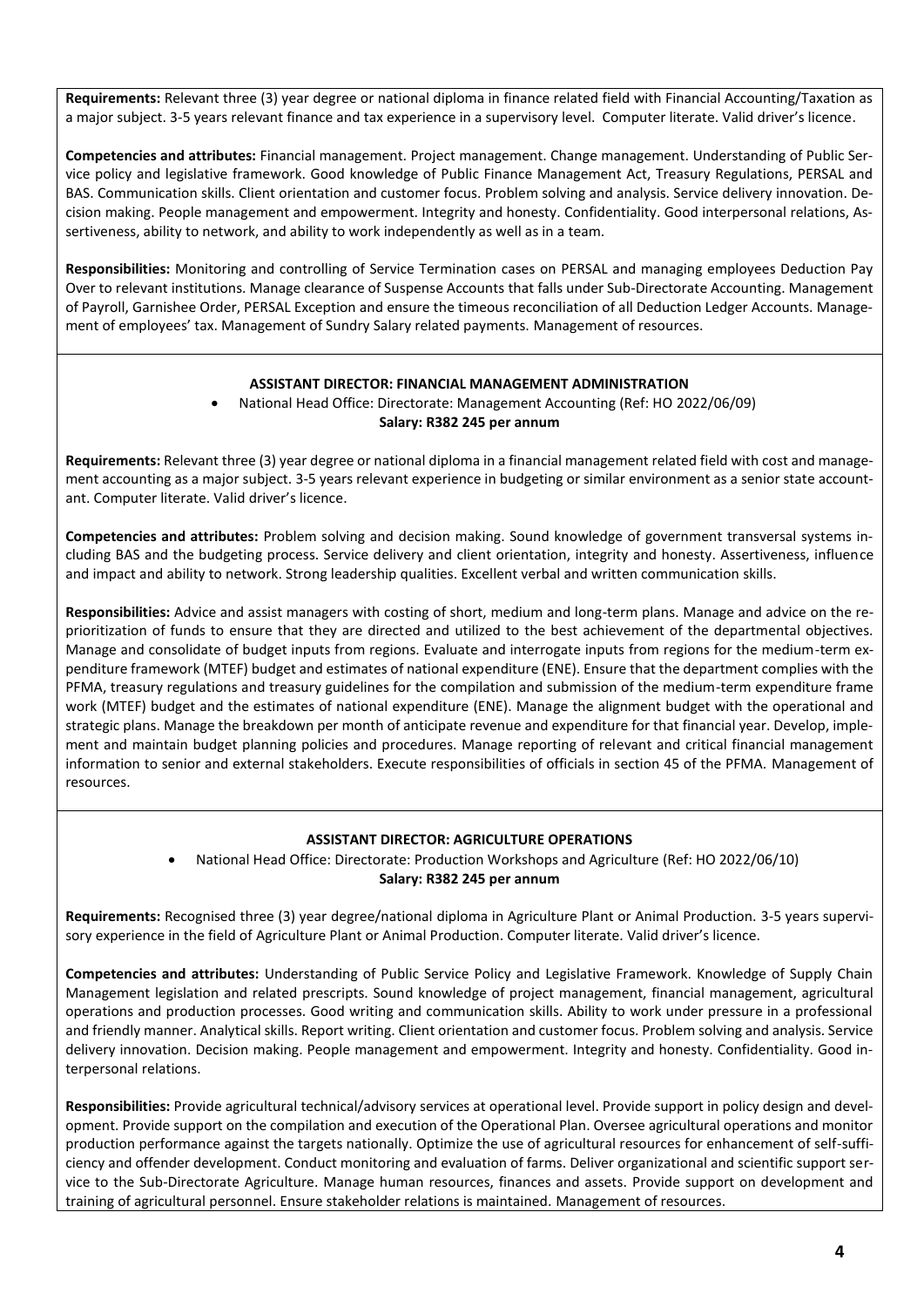## **SENIOR ADMINISTRATION OFFICER: PLANT/CROP PRODUCTION**

• National Head Office: Directorate: Production Workshops and Agriculture (Ref: HO 2022/06/11)

#### **Salary: R321 543 per annum**

**Requirements:** Recognised three (3) year degree/national diploma in Agriculture Plant/Crop Production or equivalent qualification. 2-3 years' applicable experience in the field of Agriculture Plant/Crop Production. Computer literate. Valid driver's licence.

**Competencies and attributes:** Understanding of Public Service Policy and Legislative Framework. Knowledge of Supply Chain Management legislation and related prescripts. Sound knowledge of agricultural operations and production processes. Good writing and communication skills. Ability to work under pressure in a professional and friendly manner. Analytical skills. Report writing. Client orientation and customer focus. Problem solving and analysis. Service delivery innovation. Decision making. People management and empowerment. Integrity and honesty. Confidentiality. Good interpersonal relations. Project management. financial management.

**Responsibilities:** Provide agricultural plant/crop production technical/advisory services to the Department. Provide support in policy design and development. Provide inputs in the compilation of the operational and strategic plan objectives. Monitor optimum utilization of agricultural resources for enhancement of self-sufficiency and offender development. Management of resources.

#### **SENIOR STATE ACCOUNTANT: BUDGET PLANNER: ADMINISTRATION**

• National Head Office: Directorate: Management Accounting (Ref: HO 2022/06/12)

**Salary: R321 543 per annum**

**Requirements:** Relevant degree/ national diploma in financial management related field with cost and management accounting as a major subject. Minimum of three (3) years relevant experience in budgeting or similar environment. Computer literate. Valid driver's licence.

**Competencies and attributes:** Good knowledge of public finance management act, treasury regulations, report writing, problem solving skills, interpersonal relations, policy implementation, conflict resolution, communication skills, typing skills. Sound knowledge of BAS and the budgeting process. Integrity and honest, friendly and adaptability, confident, self-disciple. Ability to work under pressure and punctuality. Excellent verbal and written communication skills.

**Responsibilities:** Support the Assistant Director Budgets with the costing of short, medium and long-term plans. Render programmes financial planning support and compilation of financial and non-financial related reports. Assist with the updating and compilation of MTEF and ENE budgets. Assist with the updating and consolidation of annual spending plan. Render budget committee secretariat functions. Assist with the development, implantation and maintenance of budget planning policies procedures. Render administrative and financial support within the directorate including the compilation of directorate's budget and spending plan. Verification and management of assets in the directorate. Execute responsivities of officials as stipulated in section 45 of the PFMA. Management of resources.

## **SENIOR PROVISIONING ADMINISTRATION OFFICER: COMMODITY MANAGEMENT**

• National Head Office: Directorate: Procurement (Ref: HO 2022/06/13) **Salary: R321 543 per annum**

**Requirements:** Recognized degree or national diploma in Supply Chain Management or equivalent qualification. 2-3 years' experience in Supply Chain Management. Computer literate. Valid driver's licence.

**Competencies and attributes:** Knowledge of supply chain management policy. Knowledge of supply chain management user manual in respect of procurement. Knowledge of Procurement Preference Policy Framework (PPPFA) and its regulations. Knowledge of Public Finance Management Act (PFMA), 1999 and Treasury Regulations. Communication and presentation skills. Problem solving and decision making. Confidentiality, communication, facilitation, conflict management and time management skills. Assertiveness. Integrity and honesty. Influence and impact. Ability to network. Service delivery and client orientation. Coaching and mentoring. Willingness to travel.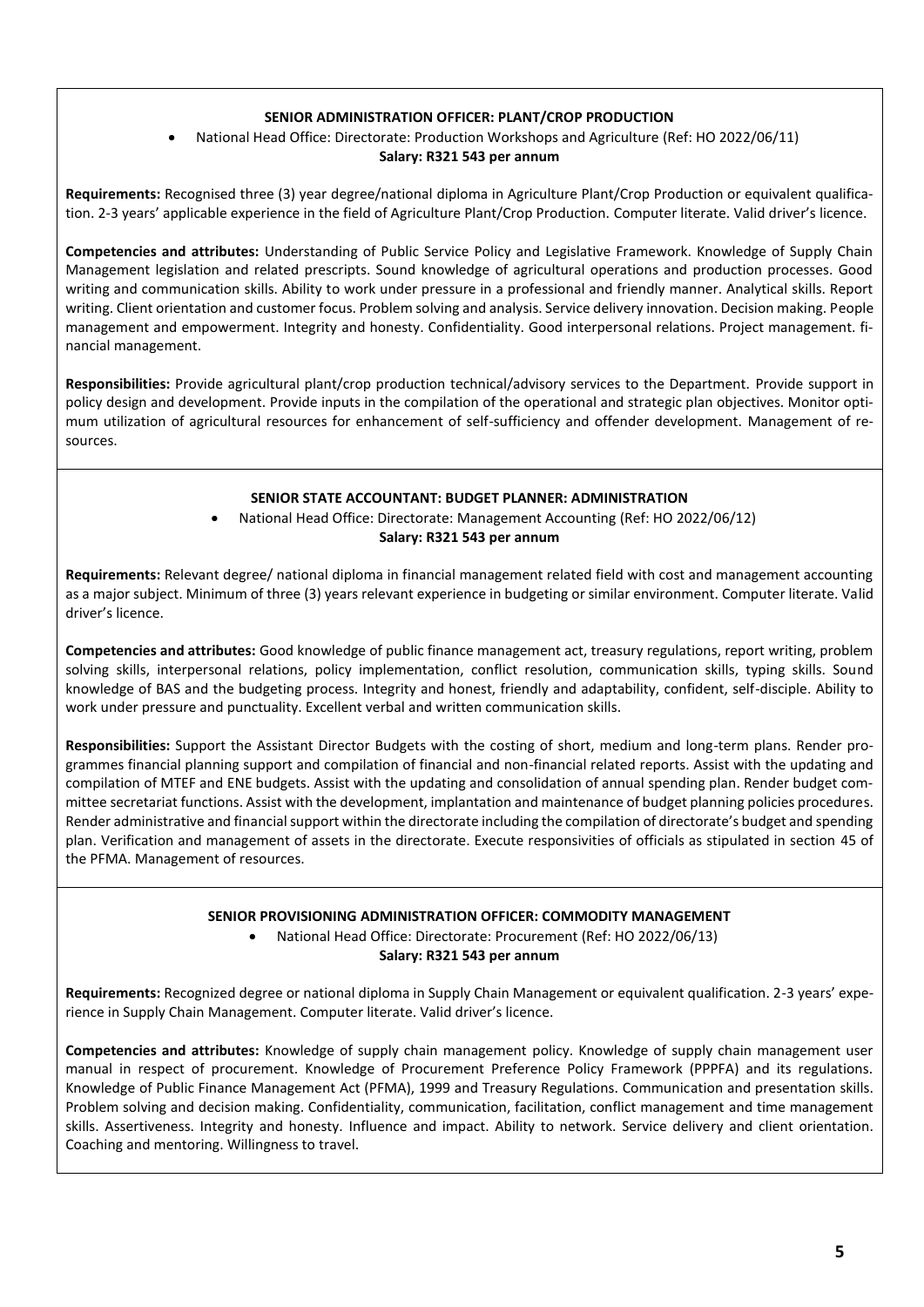**Responsibilities:** Coordinate and administer the effective use of commodities in line with the commodity policy. Administer and provide advice and support with regard to the commodity policy and the implementation thereof. Attend to audit queries. Management of resources.

#### **SENIOR STATE ACCOUNTANT: FINANCIAL TRAINING**

• National Head Office: Directorate: Financial Accounting (Ref: HO 2022/06/14) **Salary: R321 543 per annum**

**Requirements:** Degree or national diploma in Finance related field with Financial Accounting/Cost and Management Accounting as a major subject. 2-3 years relevant finance experience. Computer literate. Valid driver's licence.

**Competencies and attributes:** Policy coordination. Financial management. Project and programme management. Change management. Understanding of Public Service policy and legislative framework. Good knowledge of Public Finance Management Act, Treasury Regulations and BAS. Communication skills. Client orientation and customer focus. Problem solving and analysis. Service delivery innovation. Decision making. People management and empowerment. Integrity and honesty. Confidentiality. Good interpersonal relations. Assertiveness. Ability to network. Diplomacy and tact. Willingness to work outside normal working hours.

**Responsibilities:** Facilitation and coordination of both internal and external financial training. Compilation of financial training needs. Compilation of monthly formal and informal financial training statistics. Compilation and distribution of training manuals. Ensure that nominated officials attend training. Provide training on finance procedures and policies. Ensure that statistics of financial training is updated. Ensure that officials under your responsibility receive necessary training. Execute the responsibilities of officials as stipulated in section 45 of the Public Finance Management Act. Monitor and supervise staff. Management of resources.

### **SENIOR STATE ACCOUNTANT: ACTIVITY CONTROL**

• National Head Office: Directorate: Financial Accounting (Ref: HO 2022/06/15) **Salary: R321 543 per annum**

**Requirements:** An appropriate three-year national diploma or degree in Finance with Accounting, Management Accounting and or Financial Information System as a major subject. 2-3 years relevant finance/tax experience. Computer literate. Valid driver's licence.

**Competencies and attributes:** Good knowledge of Public Finance Management Act (PFMA). Treasury Regulations. and Standard Chart of accounts (SCOA). Division of revenue Act. and the Basic Accounting System. Good interpersonal relations and communication skill. Professional person with integrity and ability to perform under pressure. Computer literal (Knowledge of PERSAL will be an added advantage).

**Responsibilities:** Exercise control over Expenditure items. Ensuring balancing of the Internal Charges Concept. Control over the Revenue items. Responsible for checking expenditure against allocate budget. Manage the office. Execute responsibilities of officials as stipulated in Section 45 of the PFMA. Maintenance of Departmental Activity procedures. Management of resources.

### **SENIOR STATE ACCOUNTANT: FINANCIAL DIRECTIVES AND POLICIES**

• National Head Office: Directorate: Financial Accounting (Ref: HO 2022/06/16) **Salary: R321 543 per annum**

**Requirements:** Degree or national diploma in Finance related field with Financial Accounting/Cost and Management Accounting as a major subject. 2-3 years relevant finance experience. Willingness to work outside normal working hours. Computer literate. Valid driver's licence.

**Competencies and attributes:** Financial Training skills. Policy coordination. Financial management. Project management. Change management. Understanding of Public Service policy and legislative framework. Good knowledge of Public Finance Management Act, Treasury Regulations and BAS. Communication skills. Client orientation and customer focus. Problem solving and analysis. Service delivery innovation. People management and empowerment. Integrity and honesty. Confidentiality. Good interpersonal relations. Assertiveness. Ability to network.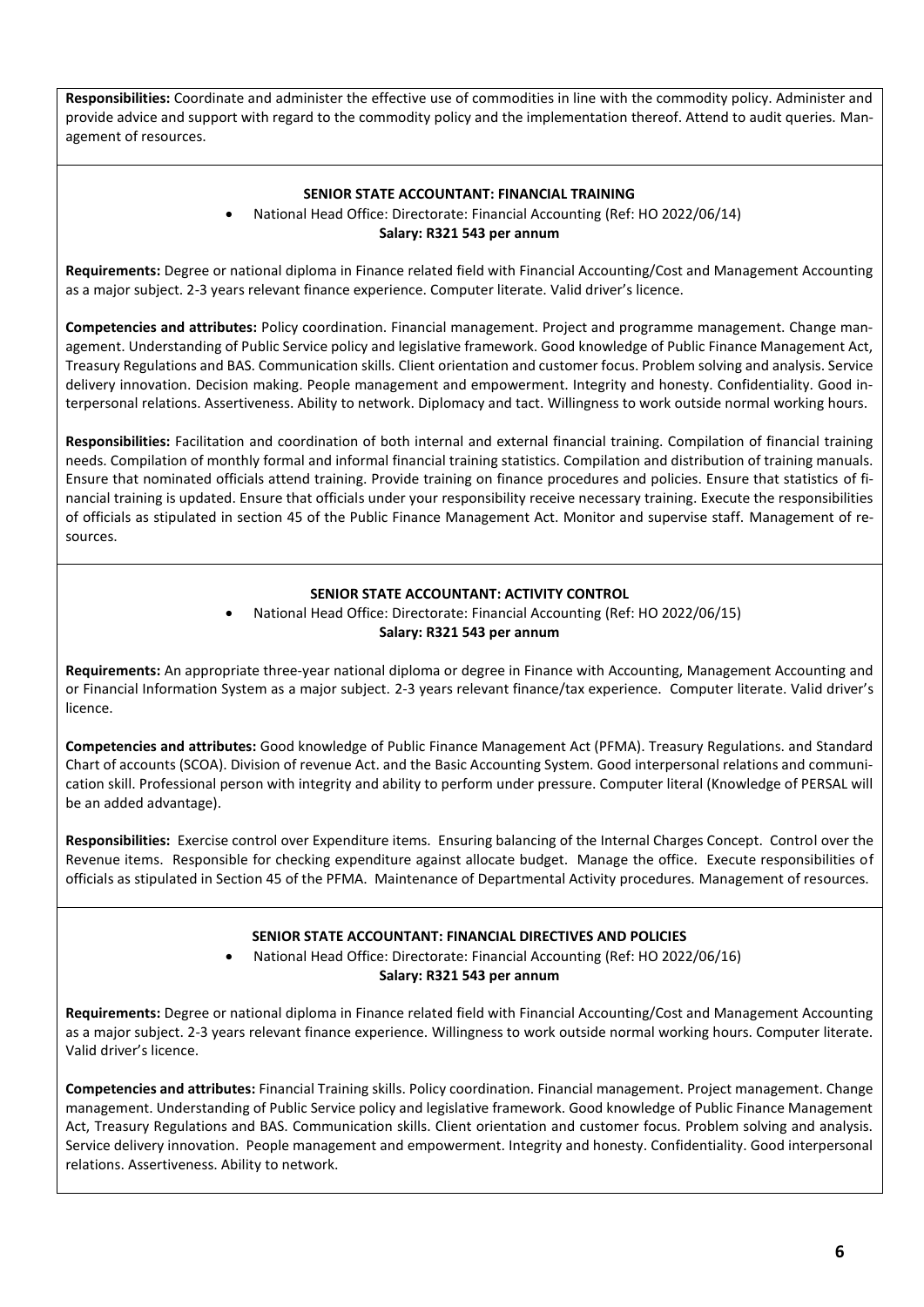**Responsibilities:** Facilitation and coordination of both internal and external financial training. Compilation of financial training needs. Compilation of monthly formal and informal financial training statistics. Compilation and distribution of training manuals. Ensure that nominated officials attend training. Provide training on finance procedures and policies. Ensure that statistics of financial training is updated. Ensure that officials under your responsibility receive necessary training. Execute the responsibilities of officials as stipulated in section 45 of the Public Finance Management Act. Monitor and supervise staff.

## **SENIOR STATE ACCOUNTANT: COMPENSATION CONTROL**

## • National Head Office: Directorate: Financial Accounting (Ref: HO 2022/06/17) **Salary: R321 543 per annum**

**Requirements:** Degree or national diploma in Finance related field or relevant qualification plus 2-3 years' experience. BAS training and advanced MS Excel will be an added advantage. Computer literate. Valid driver's licence.

**Competencies and attributes:** PFMA. Treasury Regulations. White Paper on Corrections (applicable sections). DCS Strategic Plan (applicable sections). Public service regulations. HRM policies/procedures. Financial administration procedures. Supply chain manuals – transport, procurement, asset management. Ability to access and Utilise information. Plan, organise, leadership and control. Managing interpersonal conflict and resolving problems. Project management. Analytical thinking. Applying technology, problem analysis and productivity. Liaison (internal/external). Honesty, integrity and committed. Ethical, fairness and judgement. Creativity, logical initiative and Innovative. Internal actualisation (self-starter) and motivated.

**Responsibilities:** Ensure effective administration. Personnel evaluation and assessment. Internal and external training of personnel. Sub-inventory controller. Control over use of telephone in the office. Application of personnel discipline. Compile Financial Circulars. Control GUFS. Ensure that personnel in the section comply with norms and standards of the directorate. Comply with the responsibilities in Section 45 of PFM Act. Handling of sensitive issues. Control over personnel compensation system. Institution/cancellation of state guarantees. Checking captured documents on Persal. Control and managed ledger account. Control over all unclaimed salaries. Control over all hand payments. Approve BAS payments advices. Institution/cancellation of bursary debt. Check termination of Service for correctness. Control over provisional salary debt. Control over Persal code absent ledger. Control over claims for pump allowance. Control over salary claims seconded personnel. Management of resources.

### **SENIOR STATE ACCOUNTANT: TAX CONTROL**

## • National Head Office: Directorate: Financial Accounting (Ref: HO 2022/06/18) **Salary: R321 543 per annum**

**Requirements:** Degree or national diploma in finance related field with Financial Accounting/Taxation, Accounting as a major subject. 2-3 years relevant finance/tax experience. Computer literate. Valid driver's licence.

**Competencies and attributes:** Project management. Willingness to work outside normal working hours. Change management. Good knowledge of Public Finance Management Act, Treasury Regulations, BAS and PERSAL. Communication skills. Client orientation and customer focus. Problem solving and analysis. Service delivery innovation. People management and empowerment. Integrity and honesty. Confidentiality. Good interpersonal relations, Assertiveness, ability to work independently as well as in a team.

**Responsibilities:** Prepare and submit Annual and Bi-annual employees tax reconciliation and payments to SARS. Responsible for Monthly Employees Tax Reconciliation and payments to SARS. Manage the checking and control of Tax on Service Terminations on PERSAL. Administration of Employees Tax Certificates. Clearing suspense accounts on salary related accounts. Management of resources.

### **SENIOR STATE ACCOUNTANT: EXPENDITURE CONTROL**

• National Head Office: Directorate: Financial Accounting (Ref: HO 2022/06/19) **Salary: R321 543 per annum**

**Requirements:** Relevant degree/ national diploma in finance related field with Financial Accounting/Cost and Management Accounting as a major subject. 2-3 years proven financial and management experience in a similar environment. Computer literate. Valid driver's licence.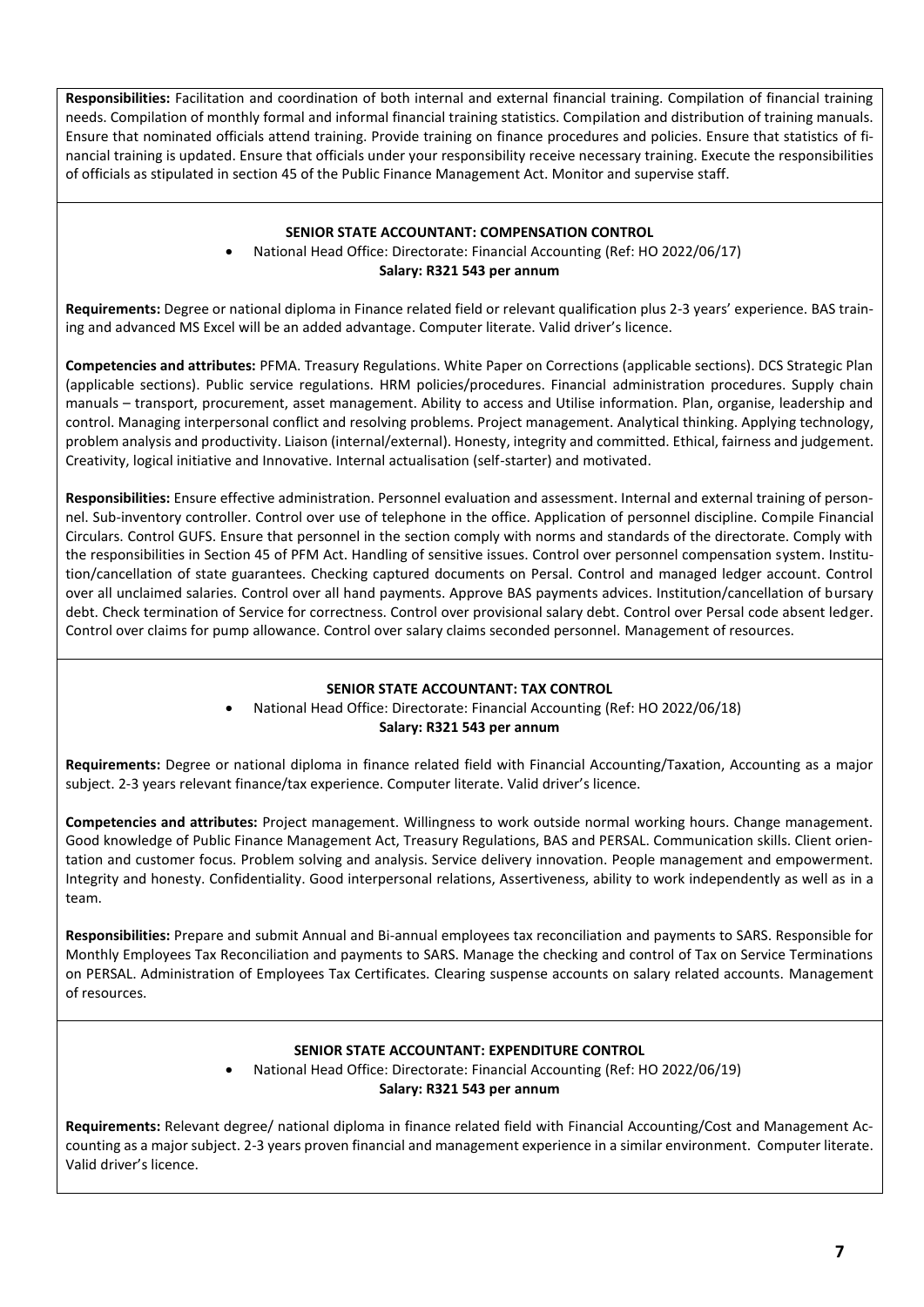**Competencies and attributes:** Project management. Change management. Good knowledge of Public Finance Management Act, Treasury Regulations, BAS and PERSAL. Communication skills. Client orientation and customer focus. Problem solving and analysis. Service delivery innovation. People management and empowerment. Integrity and honesty. Confidentiality. Good interpersonal relations, Assertiveness, ability to work independently as well as in a team.

**Responsibilities:** Control the accounting of State monies and petty cash of Head Office. Control over BAS ledger accounts and institution of various debt accounts. Control over payment of subsistence and travel advances for Head Office. Approve BAS Sundry payment advices, BAS journals, BAS Receipts, BAS Debt take-on and Telephone Registers for Financial Control Office. Control the correct issuing of receipts and the correct data capturing on BAS. Checking of claims for Motor Finance Scheme for senior employees. Control over Z59 salary claims for Head Office. Handle the monthly telephone list as prescribed in the procedure manual. Ensure that the personnel in the section comply with the norms and the standards of the Directorate Financial Accounting. Manage, train and supervise personnel. Handle sensitive queries from clients. Acting in higher positions on an "Ad Hock" basis when necessary. Execute the responsibilities of officials as stipulated in terms of Section 45 of the PFMA. Management of resources.

## **SENIOR STATE ACCOUNTANT**

- National Head Office: Office of the CFO (Ref: HO 2022/06/20)
- National Head Office: Office of the CDC Incarceration and Corrections (Ref: HO 2022/06/21)
- National Head Office: Office of the CDC Community Corrections (Ref: HO 2022/06/22)

#### **Salary: R321 543 per annum**

**Requirements:** Relevant bachelor's degree or national diploma in Cost and Management Accounting or equivalent qualification. 2-3 years' experience in a similar environment. Knowledge of BAS, PERSAL and Logis systems. Computer literacy. Valid driver's licence.

**Competencies and attributes:** Problem solving and decision making. Facilitation, presentation, training and communication skills. Plan, organize, lead and control. Project management. Conflict management. Time management. Confidentiality. Coaching and mentoring. Knowledge of the Public Finance Management Act and Treasury Regulations. Knowledge of tender process. Service delivery and client orientation. Integrity and honesty. Assertiveness. Influence and impact. Ability to network.

**Responsibilities:** Compiling the branch expenditure reports. Monitoring of irregular and wasteful expenditure and ensure that measures are in place to prevent such. Compiling the monthly disclosure report. Consolidate all the chief-directorate (Branch) disclosure financial reports for gifts and registers. Prepare monthly projection branch expenditure. Coordinate budget monthly meetings for the branch. Compile branch monthly asset register in the office of the CDC. Monitoring financial performance. Coordination and compilation of the Branch Medium-Term Expenditure Framework (MTEF) budget and the Estimates of National Expenditure (ENE). Capturing of inputs from the Branch for MTEF. Coordinate the rendering of support service by the Financial Control Office (FCO) in terms of giving financial and budgetary advice to the Directors within the Branch. Render an office support service to the branch. Ensure effective utilisation and control over resources of the office. Execute responsibilities of officials as stipulated in Section 45 of the PFMA. Management of resources.

### **SENIOR PROVISIONING ADMINISTRATION OFFICER: HEAD OFFICE STORES**

• National Head Office: Directorate: Logistics (Ref: HO 2022/06/23) **Salary: R321 543 per annum**

**Requirements:** Appropriate 3 years national diploma or degree in Supply Chain Management or equivalent qualification. 2-3 years functional experience in supply chain management environment dealing with asset management. Knowledge of LOGIS system and BAS. Computer literate. Valid driver's licence.

**Competencies and attributes:** Knowledge and understanding of the Departmental and Public Service policies. Knowledge of the Public Finance Management Act, 1999. Financial prescripts manual. Treasury Regulations. Financial management. Problem solving and decision making. Facilitation skills. Ability to plan, organize, lead and control. Presentation, conflict management, training, communication and time management skills. Confidentiality. Coaching and mentoring. Service delivery and client orientation. Integrity and honesty. Assertiveness. Influence and impact and Ability to network**.**

**Responsibilities:** Implementation of asset management policy. Monitor and control transfer of assets. Manage the administration of the warehouse for assets. Supervise the asset verification and logistical processes and asset reconciliations. Manage the asset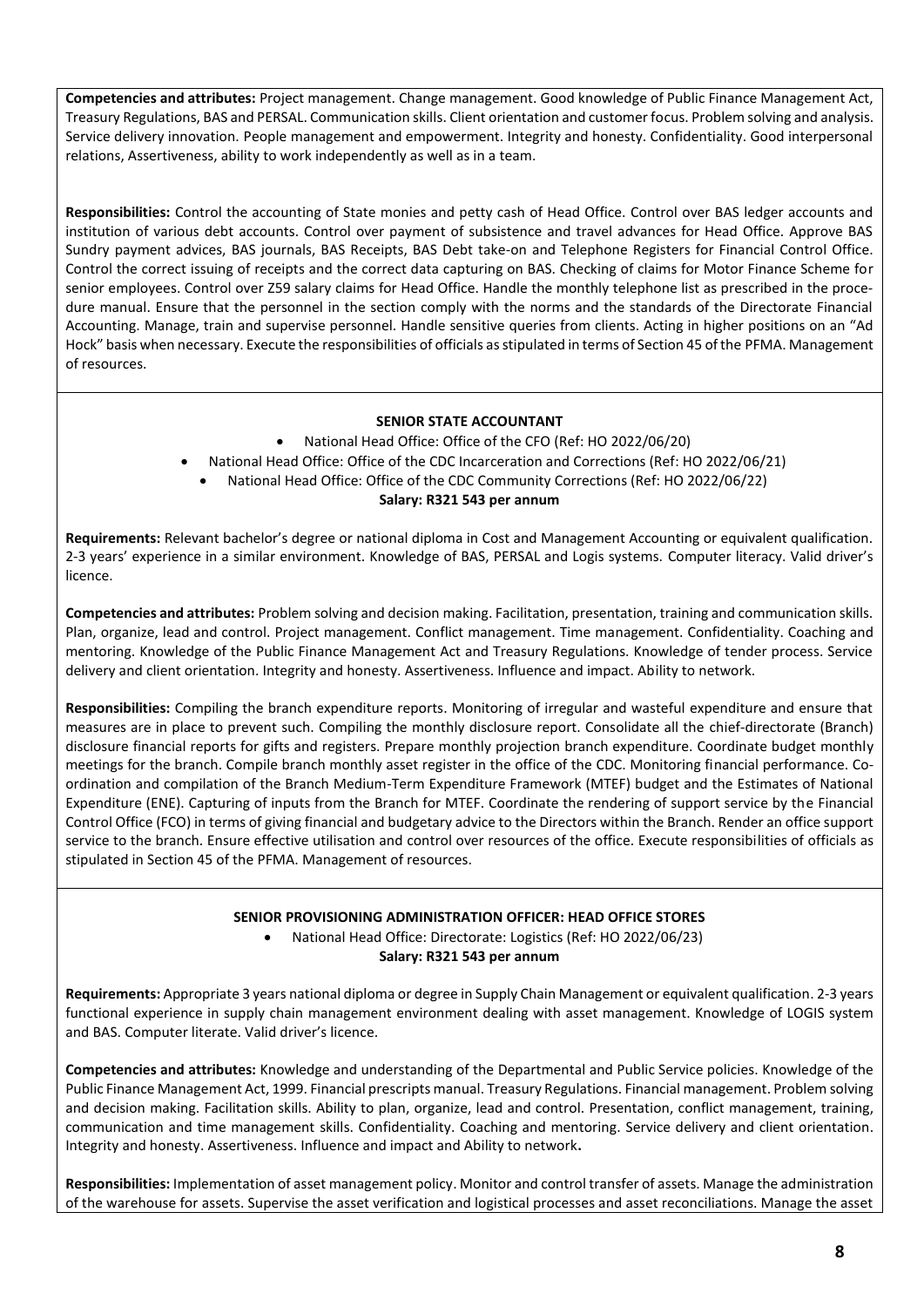disposal process for Head Office. Supervise the reconciliation between BAS and LOGIS. Facilitate logistical training on assets. Management of resources.

### **STATE ACCOUNTANT: MISCELLANEOUS PAYMENTS**

• National Head Office: Directorate: Financial Accounting (Ref: HO 2022/06/24) **Salary: R261 372 per annum**

**Requirements:** National Diploma in finance or relevant qualification plus 1-2 years' experience in finance. Computer literate. Valid driver's licence.

**Competencies and attributes:** Financial Training, monitoring and evaluation, data analysis and communication skills. Quality Assurance and problem-solving skills. Knowledge of Public Financial Management Act (PFMA), Knowledge of White Paper on Corrections, Understanding of Public Service legislative framework, Networking skills, Integrity and honesty

**Responsibilities:** Control and authorise creditor, sundry payments and journals. Checking and authorising payments due to other Department, suppliers such as: Telkom, Auditor General, Department of Justice (attorney's claims), Transnet (Spoornet, XPS, PX), first Auto. Control and manage Ledger accounts. Request reports and identify problems on a monthly basis. Perform all the administrative functions required of the job. Budget and Financial Management. Management of resources.

#### **STATE ACCOUNTANT: LEDGER CONTROL [2 POSTS]**

• National Head Office: Directorate: Financial Accounting (Ref: HO 2022/06/25) **Salary: R261 372 per annum**

**Requirements:** National Diploma in finance or relevant qualification plus 1-2 years relevant experience. Computer literate. Valid driver's licence.

**Competencies and attributes:** Typing skills. Computer literacy- Ms. office, access intra-and internet. Clerical, numeracy, and organizing and time management.

**Responsibilities:** Control over Asset and Liability accounts. Ensure proper recording of all transactions in appropriate accounts and ledgers. Ensure correct closure of account months and financial year. Ensure that closure is done in terms of National Treasury requirements. Control over BAS input documents. Ensure all documents captured are authorized. Ensure that all documents are available for audit purposes. Perform daily office duties. Maintaining fax machine. Sorting and distributing of mail. Sorting and distributing of faxes. Ensure safe-keeping of old reports. Request Stationary monthly according to office needs. Control over Inter responsibility clearance account. Ensure that outstanding cases are cleared. Monthly reporting on status of suspense accounts to Directorate: Financial Management. Ensure that reporting is done in accordance with PFMA Section 32. Responsibilities in accordance with the PFM Act, Section 45. Ensure that the system of financial management and internal control established for Correctional Services is carried out within his/her area of responsibility. Management of resources.

#### **STATE ACCOUNTANT: DEDUCTION CONTROL**

• National Head Office: Directorate: Financial Accounting (Ref: HO 2022/06/26) **Salary: R261 372 per annum**

**Requirements:** An appropriate three (3) year degree or national Diploma in Accounting or Financial Management or equivalent qualification. 1-2 years' experience in a financial management environment. In depth knowledge of BAS system. Computer literate. Valid driver's licence.

**Competencies and attributes:** Financial training skills, data analysis skills and communication skills. Knowledge of Public Financial Management Act (PFMA), Treasury Regulations. Computer literacy, Ability to prioritise and manage multiple tasks, Innovative and creative. Understanding of Public Service policy and legislative framework. Understanding of broader Public Service transformation processes. Good interpersonal relations, Ability to network, Integrity and honesty.

**Responsibilities:** General office support. Reconcile the Garnishee order report. Conveyances of schedules and warrant vouchers of Garnishee orders. Handle all queries regarding garnishee orders report and payments. Issue 1084 payments for Garnishee orders. Management of resources.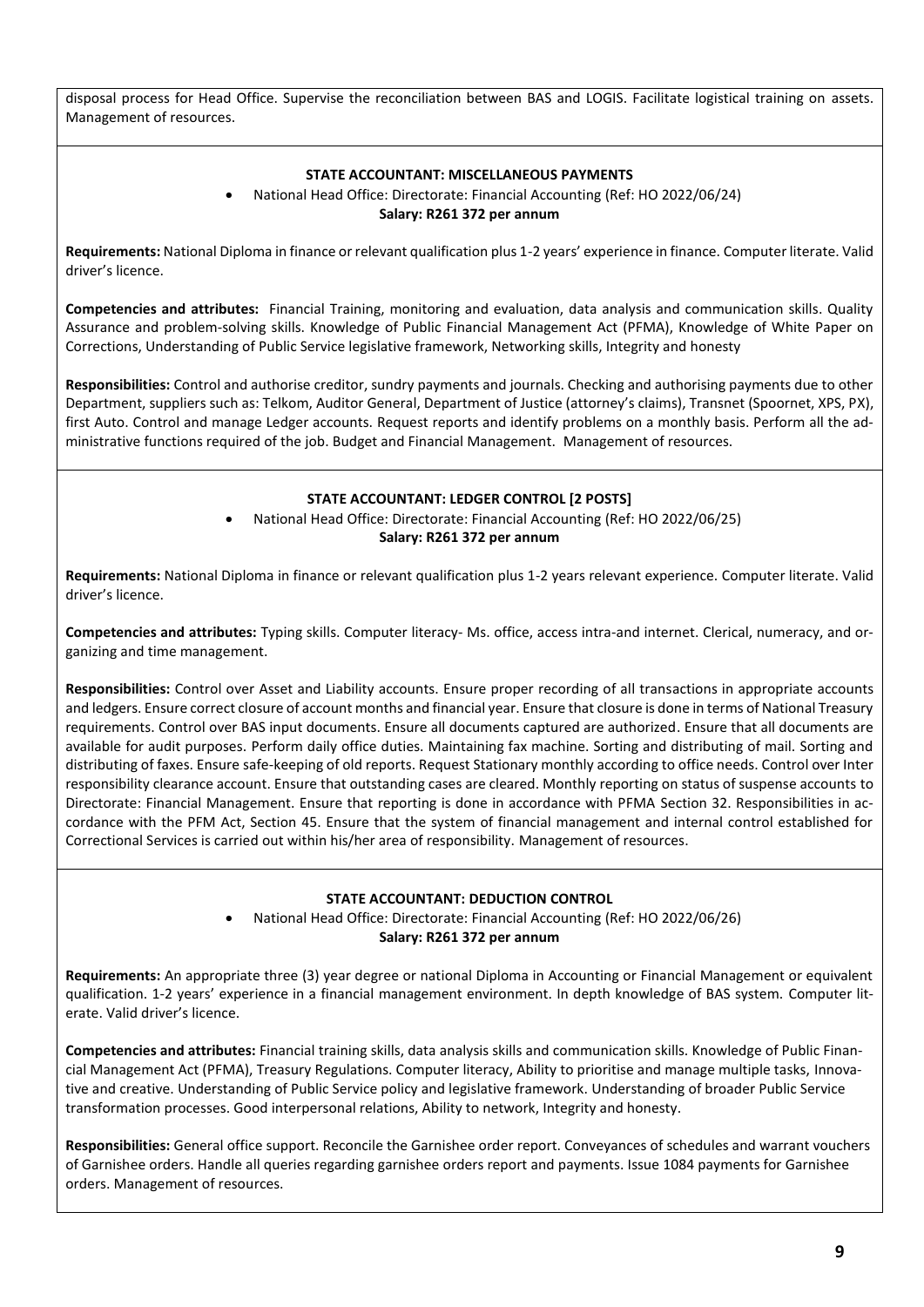## **STATE ACCOUNTANT: EXPENDITURE CONTROL**

# • National Head Office: Directorate: Financial Accounting (Ref: HO 2022/06/27)

#### **Salary: R261 372 per annum**

**Requirements:** National diploma/degree in Finance or relevant qualification. 1-2 relevant experience in Finance. Computer literate. Valid driver's licence.

**Competencies and attributes:** Financial Training skills. Data analysis skills. Communication skills. Problem solving skills. Knowledge of Public Financial Management Act (PFMA). Treasury Regulations. Computer literacy. Ability to prioritise and manage multiple tasks. Innovative and creative. Understanding of Public Service policy and legislative framework. Understanding of broader Public Service transformation processes. Good interpersonal relations. Ability to network. Integrity and honesty.

**Responsibilities:** Ensure administration of expenditures. Compliance with finance policy and regulations. BAS (Data Capturing). Handling Control Account. Handling Voucher Control Register and Documents. Safe and Cash Management Control over the accounting of State moneys. Administration of payment of suppliers. Administration of Head Office petty cash. Administration payment of travel and subsistence advances for Head Office. Management of resources.

### **STATE ACCOUNTANT: BUDGET CONTROL**

• National Head Office: Directorate: Financial Accounting (Ref: HO 2022/06/28) **Salary: R261 372 per annum**

**Requirements:** National Diploma/Degree in Finance or relevant qualification. 1-2 years relevant experience in Finance. Computer literate. Valid driver's licence.

**Competencies and attributes** Financial Training skills, Data analysis skills, Communication skills, Problem solving skills, Knowledge of Public Financial Management Act (PFMA), Treasury Regulations, Computer literacy, Ability to prioritise and manage multiple tasks, Innovative and creative, Understanding of Public Service policy and legislative framework, understanding of broader Public Service transformation processes, Good interpersonal relations, Ability to network, Integrity and honesty.

**Responsibilities:** Provision of financial planning. Assist with regards to financial planning and management. Serve as a financial agent between CFO and Directorates at Head Office. Provide financial advice to clients, management and other officials. Administration of the budget. Control over suspense account (ledger accounts). Control of financial circulars compiled by Office Heads and checked by Assistant Directors. Control of financial circulars compiled by Office Heads and checked by Assistant Directors. Administration and maintenance of financial systems. Serve as member of Financial Directives Control Committee. Handle the monthly telephone list as described in the procedure. Provide administration with regard to bargaining for funds. Administration of Budget Control services. Capturing of newly allocated budget on BAS per fund/ vote, responsibility, objective, item and project. Control over correctness of budget allocations and internal charges. Handling and finalization of budget related queries. Request and distribution of monthly financial reports. Capturing/ reconciling of multiyear estimates on excel. Management of resources.

# **STATE ACCOUNTANT: TAX CONTROL [2 POSTS]**

• National Head Office: Directorate: Financial Accounting (Ref: HO 2022/06/29) **Salary: R261 372 per annum**

**Requirements:** National diploma/degree in Finance or relevant qualification. 1-2 years' experience in Finance. Computer literate. Valid driver's licence.

**Competencies and attributes:** Financial training, quality assurance, data analysis, communication and problem-solving skills. Knowledge of Public Financial Management Act. Knowledge of White Paper on Corrections. Understanding of Public Service Legislative Framework. Networking skills.

**Responsibilities:** Controlling of completion of tax on termination of services. Administration of the control of tax on termination of service cases. Utilization of the General Uniform Filing System. Handling of general salary register. Safekeeping of general notices. Comply with the responsibility of section 45 of the PFMA. Capturing of information on the BAS and Persal system. Administration of employee tax certificates. Issuing of employees' tax certificate. Distribution of employees' tax certificate. Handling and answering of tax related queries. Perform all the administrative functions required of the job. Budget and financial management. Management of resources.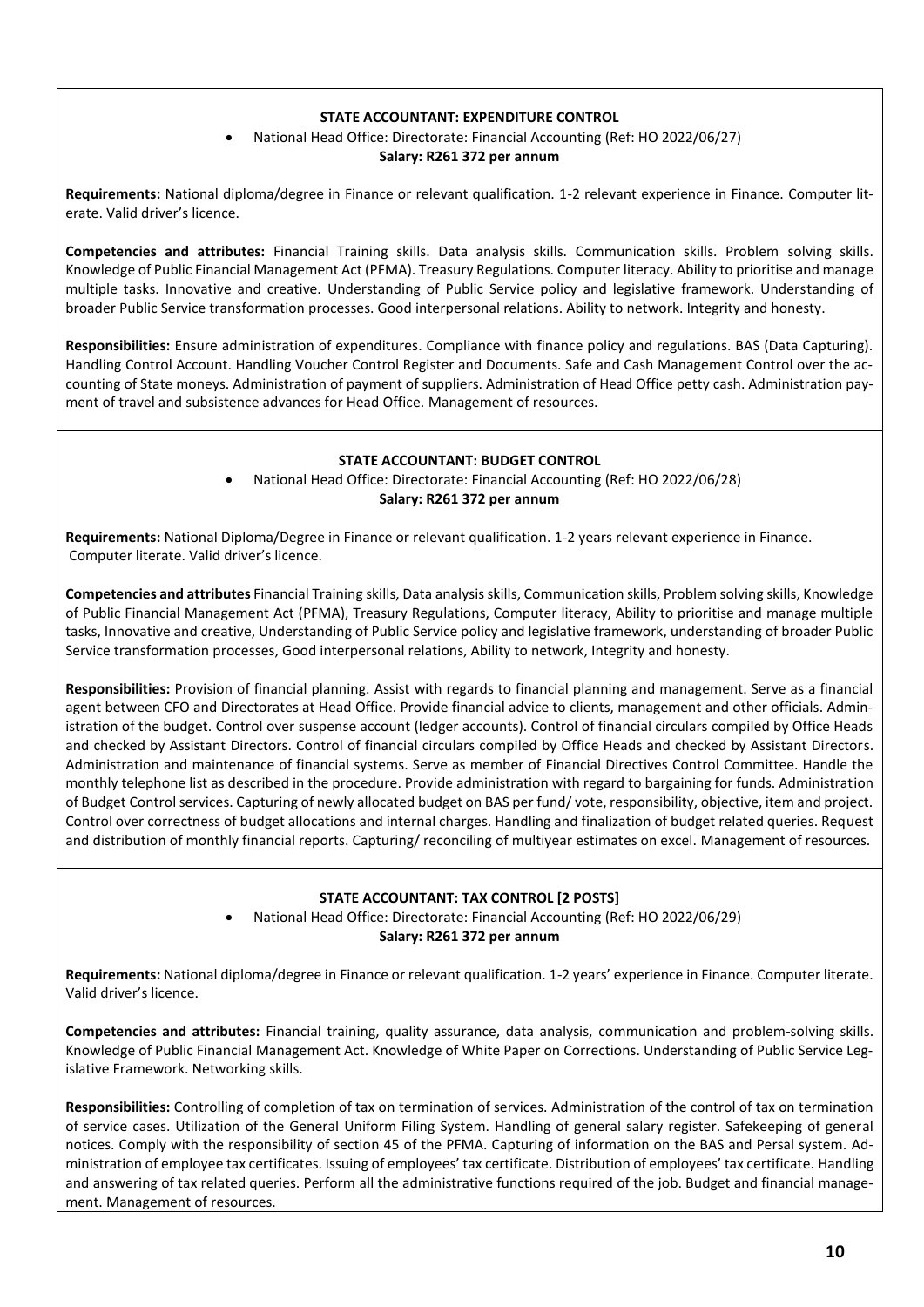### **STATE ACCOUNTANT: PERSONNEL COMPENSATION**

# • National Head Office: Directorate: Financial Accounting (Ref: HO 2022/06/30)

#### **Salary: R261 372 per annum**

**Requirements:** National diploma/degree in Finance or relevant qualification. 1-2 years' experience in Finance. Computer literate. Valid driver's licence.

**Competencies and attributes:** Financial Training skills, Data analysis skills, Communication skills, Problem solving skills, Knowledge of Public Financial Management Act (PFMA), Knowledge of White Paper on Corrections, Understanding of Public Service legislative framework, Networking skills, Integrity and honesty.

**Responsibilities:** Handling of payments of all unclaimed salaries and wages. Control edger accounts. Control over the utilization of the General Uniform Filing System in the section. Management of resources.

# **STATE ACCOUNTANT: EXCHEQUER CONTROL**

• National Head Office: Directorate: Financial Accounting (Ref: HO 2022/06/31) **Salary: R261 372 per annum**

**Requirements:** National diploma/degree in Finance or relevant qualification. 1-2 years' experience in Finance. Computer literate. Valid driver's licence.

**Competencies and attributes:** Financial Training skills. Data analysis skills. Communication skills. Problem solving skills. Knowledge of Public Financial Management Act (PFMA). Knowledge of White Paper on Corrections. Understanding of Public Service legislative framework. Networking skills. Integrity and honesty.

**Responsibilities:** Financial Control. Control over warrant voucher transferred to revenue. Control over warrant voucher fraudulently negotiated. Control over cancellation and duplicate warrant voucher. Handling of unauthorised expenditure. Checking of the batch register. Handling of financial documents. Administration of the Sub directorate. Handling of queries and assistance. Control of register. Control over strong room. Control over filling system. Checking of reserved stock. Management of resources.

### **PROVISIONING ADMINISTRATION OFFICER: PUBLIC PRIVATE PARTNERSHIP (PPP)**

• National Head Office: Directorate: Contract Management (Ref: HO 2022/06/32) **Salary: R261 372 per annum**

**Requirements:** Recognized three (3) year degree or national diploma in Supply Chain Management or equivalent qualification with 1-2 years' experience in a supply chain management environment. Computer literate. Valid driver's licence.

**Competencies and attributes:** PFMA – compilation of budgets, estimation, expenditure and reporting. Administrators Guide on the Promotion of Administrative Justice Act. Financial Administrative Procedures (FAP) regarding claims, expenditure, advances, payments, invoices, etc. Financial directives/ circular and Basic Accounting System (BAS). HR Policies related to leave, performance assessment, discipline, grievances, skills development, occupational health and safety, employee wellness, remuneration and allowances. Personnel directives/circulars. Project management principles. Public Service Regulations. Public Service Act. Employee Relations Act. Public Private Partnership Manual, Procedures and Circulars. The ability to access required management information. Communication, problem solving, presentation and analytical thinking. Applied strategic thinking. Management planning.

**Responsibilities**: Administer and verify compliance regarding the PPP Contract. Administer and maintain relation to suppliers' contracts for public/private partnerships. Liaise with Treasury with regard to contract deviations as well as private party networking and negotiation. Management of resources.

### **ADMINISTRATION OFFICER: STORES**

• Zonderwater Training College (Ref: HO 2022/06/33)

**Salary: R261 372 per annum**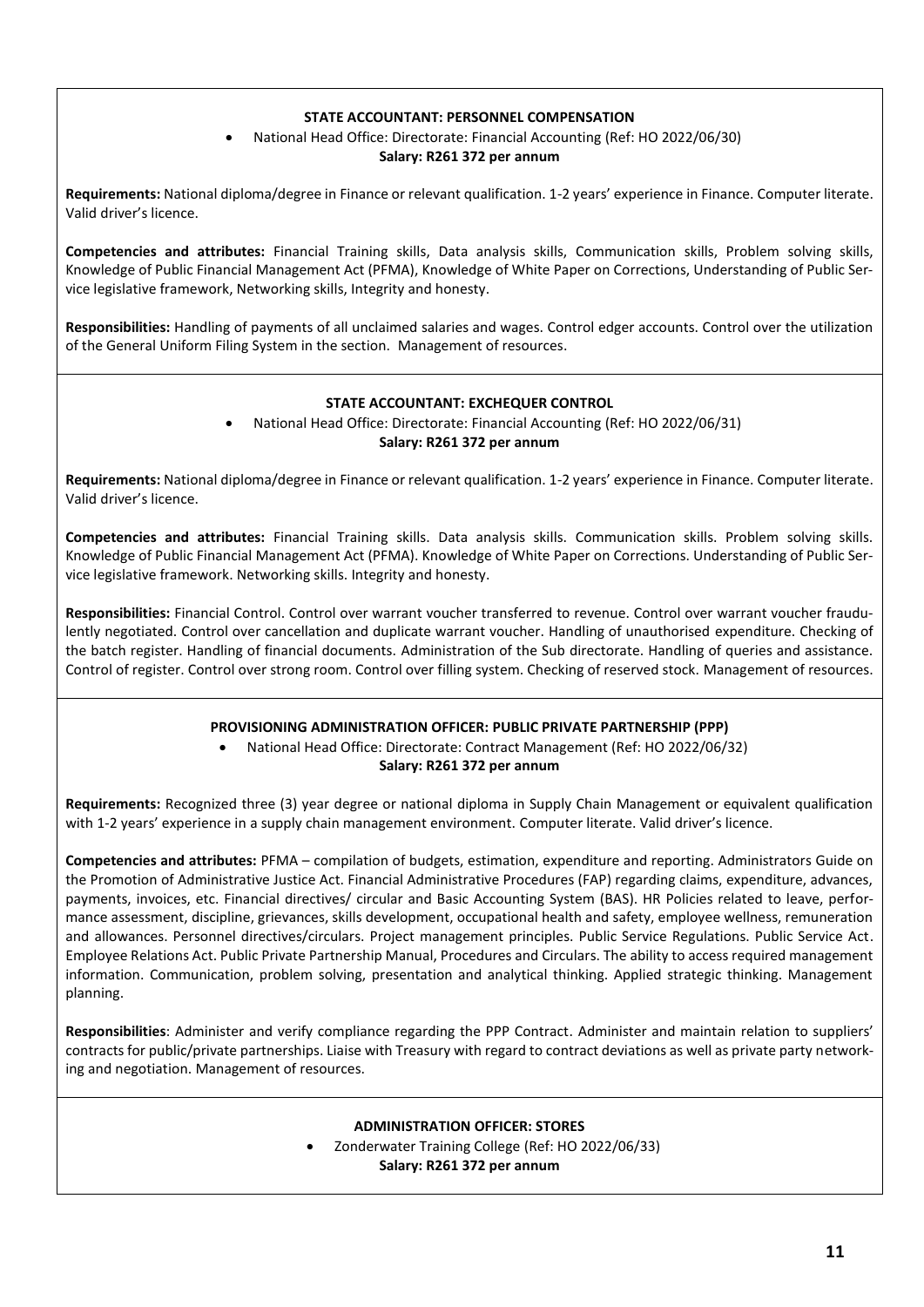**REQUIREMENTS:** Appropriate three (3) year degree or national diploma in Logistics/Supply Chain Management/ Purchasing Management or equivalent qualification. 1-2 years' functional experience in a supply chain management environment. Computer literate. Valid driver's licence.

**COMPETENCIES AND ATTRIBUTES:** Problem-solving, decision making and facilitation skills. Plan, organize, lead and control. Presentation, conflict management, training and communication skills. Time management, confidentiality, coaching nd mentoring skills. Knowledge of LOGIS system. Knowledge of the Public Finance Management Act, 1999 and Treasury Regulations. Knowledge of tender process. Service delivery and client orientation. Integrity and honesty. Assertiveness, influence and impact. Ability to network.

**RESPONSIBILITIES:** Implementation and administer Supply Chain Management, Transport, LOGIS and Procurement policies. Monitor and control incoming and out-going stock. Manage the administration of warehouse, transit and fleet. oversee the asset verification and logistical processes, asset reconciliations and inventory balancing. Administer reconciliation between BAS and LOGIS. Facilitate logistical training. Placement of orders. Generate procurement suppliers. Administer quotations and bids. Conduct enquiries on orders and commitments placed. Maintain and update database of prospective suppliers. Updating of asset register, asset balancing and reconciliation. Conducting monthly spot checks. Annual asset verification and asset disposals. Management of resources.

### **WAREHOUSE CLERK**

• Kroonstad Training College (Ref: HO 2022/06/34) **Salary: R176 310 per annum**

**Requirements:** Grade 12 or equivalent. Knowledge of LOGIS, LAP and related experience in a comparable environment will be an added advantage. Computer literate.

**Competencies and attributes:** Knowledge of Relevant prescripts for logistics. Understanding of the LOGIS system. Supply Chain Manuals – Procurement, LAPPM Chapter 1-10. Financial Management. PFMA Section 38. Treasury Regulations. Asset Management Guidelines. Public Service Regulations, HRM Policies and Procedures. Report writing, presentation, training and problemsolving skills. Liaison Externally and Internally.

**Responsibilities:** Administer all goods/stocks received in line with logistical policies. Administer transit and allocation of stock Provide general office administration support. Management of assets.

### **CLERK: FINANCIAL DIRECTIVE AND POLICIES**

• National Head Office: Directorate: Financial Accounting (Ref: HO 2022/06/35) **Salary: R176 310 per annum**

**Requirements:** National diploma/degree in Finance or relevant qualification. Relevant experience in Finance will be an added advantage. Computer literate.

**Competencies and attributes:** Financial Training skills, Data analysis skills and communication skills. Problem solving skills, Knowledge of Public Financial Management Act (PFMA). Treasury Regulations. Computer literacy, Ability to prioritise and manage multiple tasks. Innovative and creative, Understanding of Public Service policy and legislative framework. Understanding of broader Public Service transformation processes. Good interpersonal relations, Ability to network, Integrity and honesty.

**Responsibilities**: To render clerical assistance in the Financial Directives Office. Updating, maintenance and distribution of financial Documents. Updating, maintenance and distribution of FAP manuals. Compile memorandums, distribution and filling financial Act Regulations. Evaluation of FAP, Treasury regulations, Financial Circulars etc. Responsible in accordance with the PFM Act, Section 45. Maintenance of communication column on financial matters. Management of assets.

#### **CLERK: EXPENDITURE CONTROL**

• National Head Office: Directorate: Financial Accounting (Ref: HO 2022/06/36) **Salary: R176 310 per annum**

**Requirements:** Grade 12 with Mathematics/Accounting. Relevant experience will be an added advantage. Computer Literate.